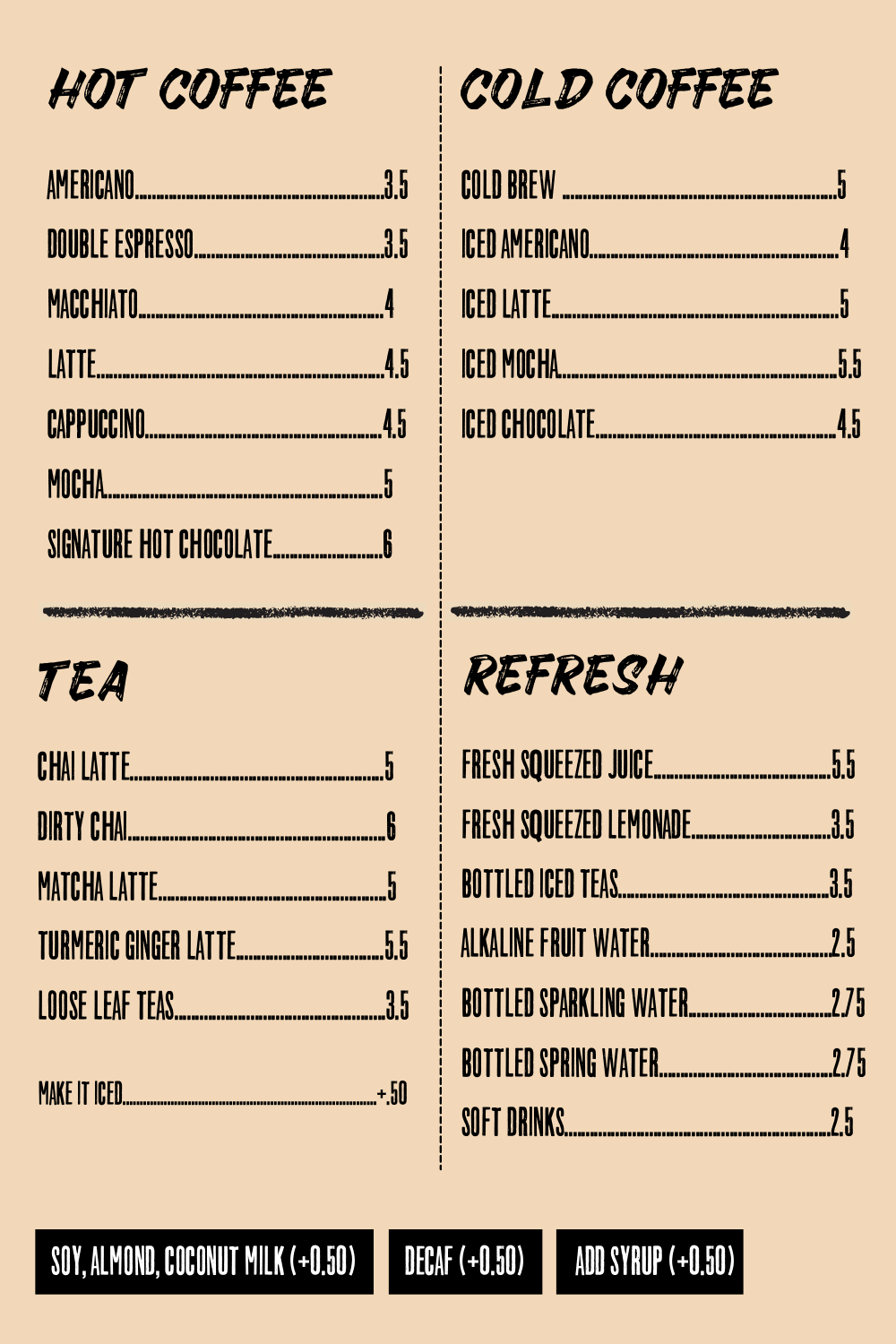#### MCDERN **MUST TRY! OUR HIGH PROTEIN 5&5 BREAD** BREAD & BAGEL

# FRESH BAKED BREAD ABOUT OUR BREAD: MADE FROM SCRATCH IN SMALL BATCHES USING ANCIENT GRAINS THAT ARE MORE THAN 2X THE PRICE OF WHEAT FLOUR \*VEGAN



<u> Madagaran masjid ya maanaan ahaan a</u>

# BYO BAGEL SANDWICH

# BAGEL + ANY CREAM CHEESE\*

SMOKED SALMON

PASTRAMI CRUSTED SALMON

\*MAKE IT VEGAN: ASK FOR 5&5 BREAD AND TOFU CREAM CHEESE







|--|--|

|--|--|--|

|  |  | $+3.5$ |  |
|--|--|--------|--|
|--|--|--------|--|

**\*MAKE IT VEGAN: ASK FOR 5&5 BREAD**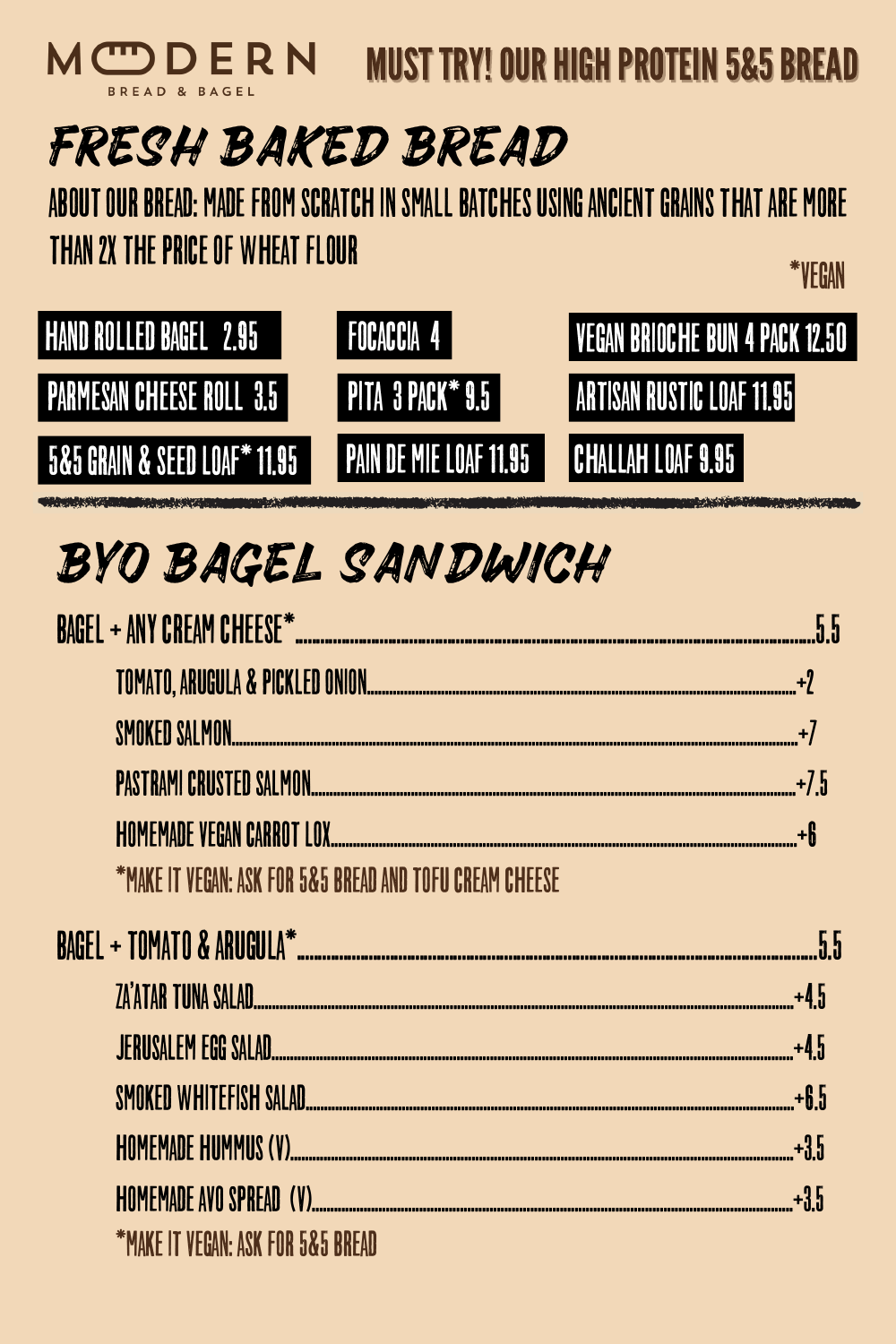# SMASHED AVO TOAST SERVED ON CHOICE OF OPEN FACED BAGEL OR 5&5 BREAD (V) - ADD SCRAMBLED EGGS +3.5

# 

AVO & POM AVOCADO, POMEGRANATE SEEDS, MARINATED FETA & CHILI AVO & SMOKE...

AVOCADO, SMOKED SALMON, TOMATO, ARUGULA & PICKLED ONION

# FOCACCIA SANDWICHES

SERVED ON CAULIFLOWER FOCACCIA BREAD (V)

# CAPRESE MARINATED FRESH MOZZARELLA, BEEFSTEAK TOMATO, PINE NUT & BASIL PESTO SABIOH (V) FRIED EGGPLANT, HUMMUS, CABBAGE, ISRAELI SALAD, TURMERIC AMBA SAUCE TIINISIAN

TUNA, EGG, PICKLED LEMON, POTATO, OLIVES, TOMATO, HARISSA

# GRILLED CHEEGE

### BREAKFAST GRILLED CHEESE ......................

#### CHEDDAR BLEND, HOMEMADE ONION JAM, FRIED EGG

### PAIN DE MIE BREAD, CHEDDAR CHEESE

CLASSIC.

## PARMESAN CRUSTED...

#### FRESH MOZZARELLA, TOMATO, BASIL PESTO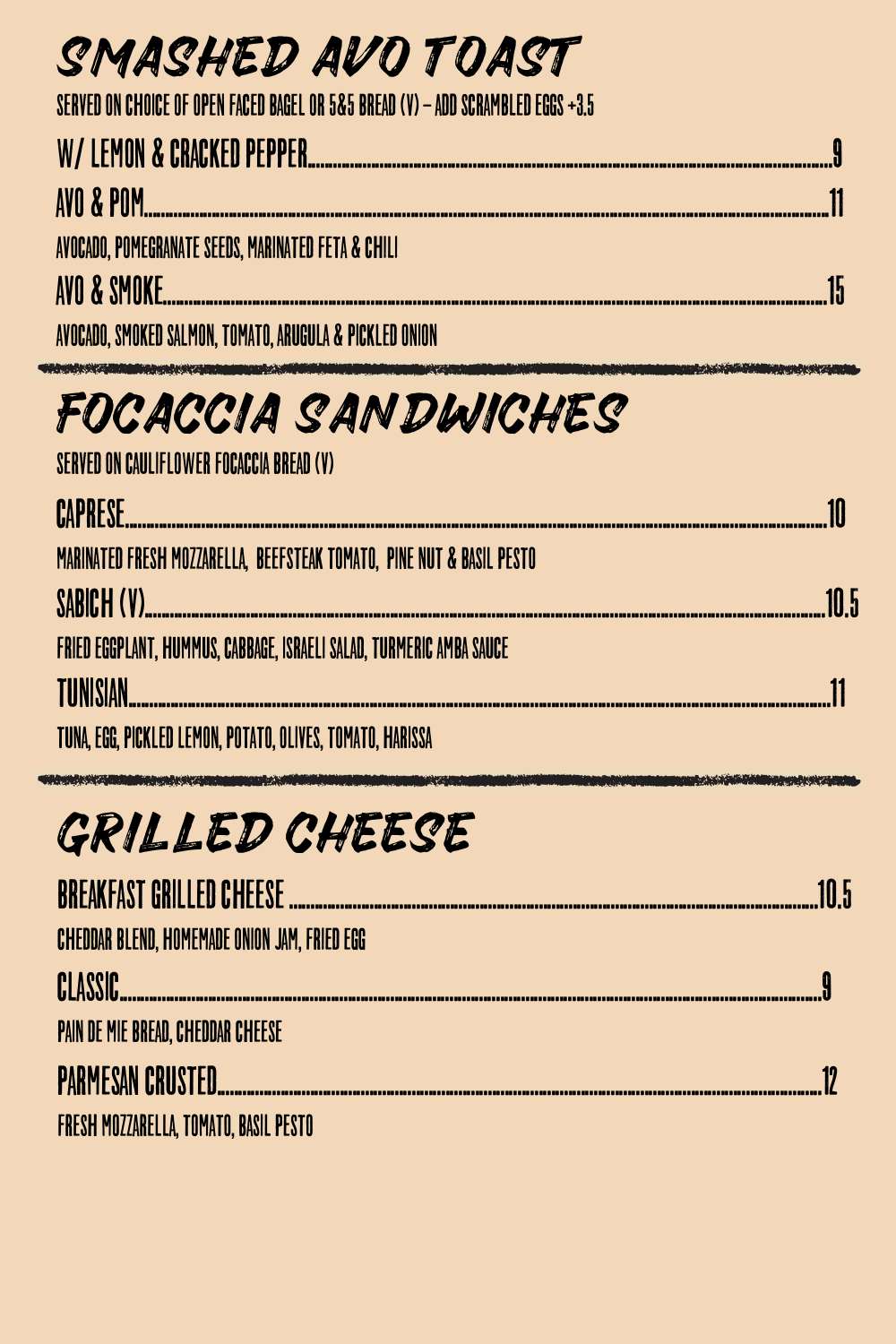



SABABA BOWL (V) ZUCCHINI & PEA FRITTERS, CHOPPED KALE, TOMATO, CUCUMBER, PICKLED CABBAGE, HUMMUS, PITA CHIPS, PICKLES, TAHINI, SCHUG, LEMONVINAIGRETTE

### BROWN RICE, QUINOA, ROASTED SWEET POTATO, CHOPPED KALE, ROASTED BRUSSEL SPROUTS, AVOCADO, SPICY SUNFLOWER SEEDS, BALSAMIC VINAIGRETTE

# LEOBOWL .................................................................................................................................................................19 SMOKED SALMON, SCRAMBLED EGGS, FRESH DILL, PICKLED ONION, AVOCADO, SAUTEED KALE, OVEN DRIED TOMATOES, SESAME SEEDS, BROWN RICE, QUINOA, HORSERADISH MISO DRESSING

BOUNTYBOWL (V) ..................................................................................................................................................14



# LATKETOTS W/PARMESAN&CHIVES.............................................................................................................5.5 SOUPOFTHEDAY...................................................................................................................................................5 HOMEMADETRUFFLE&BLACKLIMEPOTATOCHIPS (V).............................................................................5 MARKETVEGETABLES/DELI SIDES (SEE CASE)..............................................................................................5